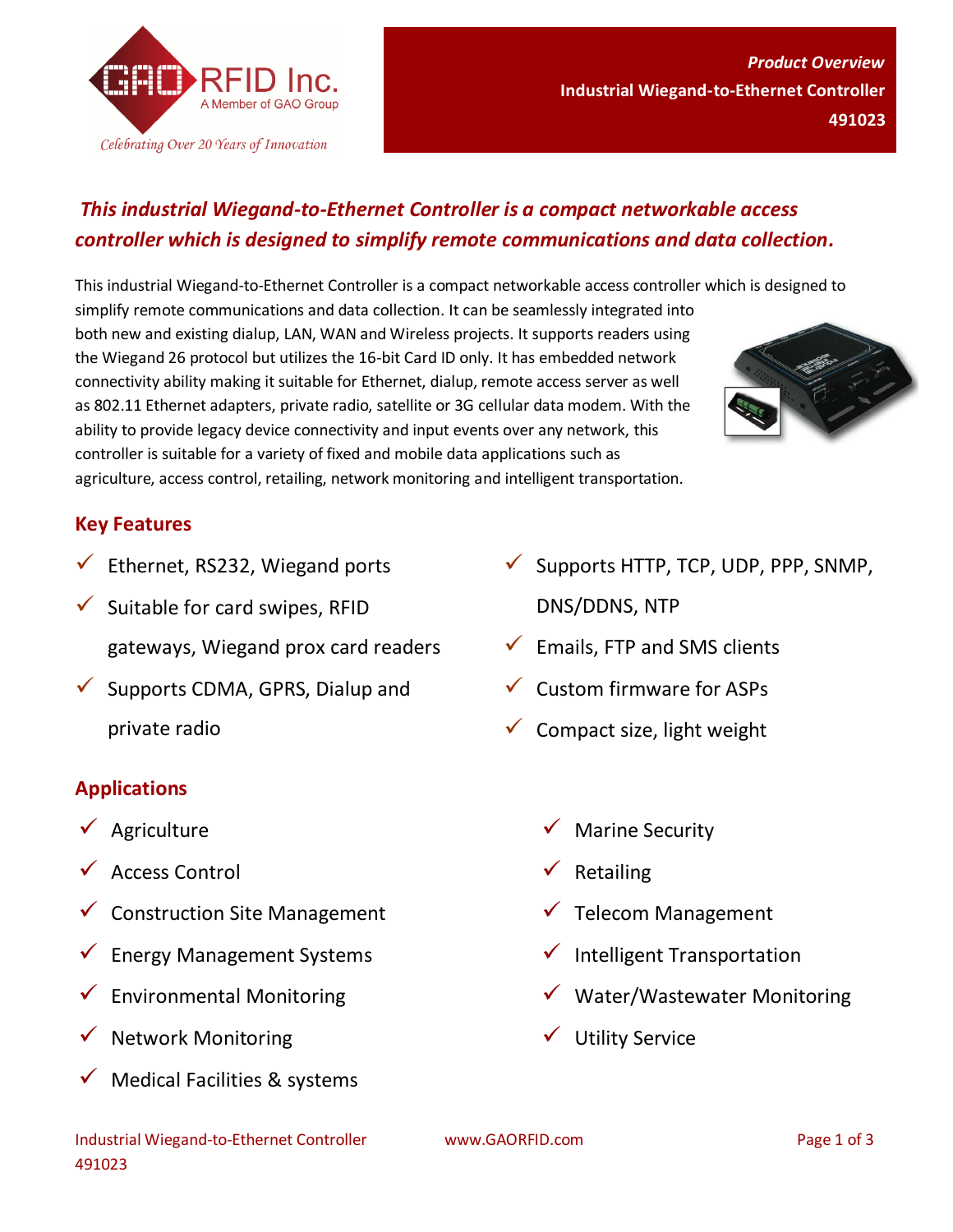

## **Technical Specifications**

| Configuration                          | Terminal/Telnet Interface                                                          |
|----------------------------------------|------------------------------------------------------------------------------------|
|                                        | <b>AT Commands</b>                                                                 |
|                                        | MS Windows® Utility                                                                |
| Protocols                              | Network Protocols: Ethernet, IP, UDP, TCP, PPP, RAS,<br><b>ICMP</b>                |
|                                        | Network Applications: NTP, DNS, Dynamic DNS<br>(DynDNS.com, DTDNS, Site Solutions) |
|                                        | M2M Application Transport: HTTP, SMTP, FTP, TCP, UDP,<br>SMS                       |
|                                        | Proprietary ASCII AT Commands for configuration                                    |
| <b>Cellular Communications Support</b> | <b>SMS</b>                                                                         |
|                                        | GSM/GPRS/EDGE                                                                      |
|                                        | CDMA/1x RTT/EvDO(Rev A)                                                            |
| <b>Ethernet Port</b>                   | RJ45 10/100 Base T                                                                 |
| <b>Serial Port</b>                     | <b>RS232</b>                                                                       |
| <b>Wiegand Port</b>                    | 5-wire terminal block                                                              |
| <b>Baud Rate</b>                       | 9600 bps to 115200 bps                                                             |
| Parity                                 | None, Odd, Even                                                                    |
| <b>Dimensions</b>                      | $1.4" \times 5.45" \times 7.5"$ (H x W x D)                                        |
| Weight                                 | $1.3$ lbs                                                                          |
| Enclosure                              | 18 GA CRS                                                                          |
| <b>Operation Temperature</b>           | -40 °C to 70 °C                                                                    |
| Humidity                               | 5 % to 95 %, non-condensing                                                        |
| Real-Time Clock                        | yes, synched via NTP                                                               |
| Analog Input Resolution                | 10-bit                                                                             |
| Accuracy                               | $\pm$ 0.03 % of FS @ 25 °C                                                         |
|                                        | ± 0.15 % of FS @ -40 °C to 85 °C                                                   |
| <b>Relay Output</b>                    | 120 V AC/1 A                                                                       |
|                                        | 24 V DC/2 A                                                                        |
| Power Input                            | 9 to 30 V DC                                                                       |
|                                        | removable 2-pin phoenix-style terminal connector                                   |